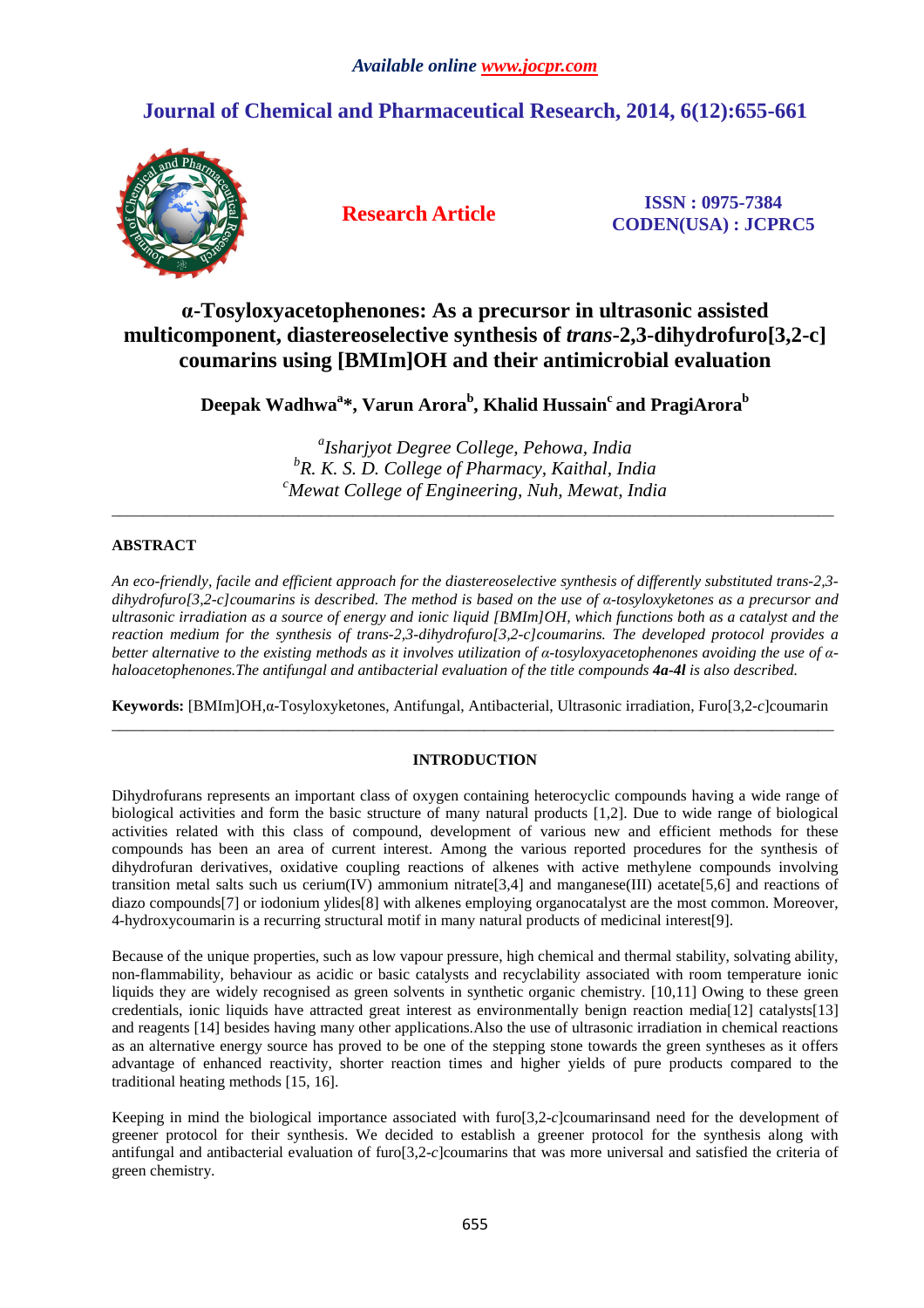## **EXPERIMENTAL SECTION**

*\_\_\_\_\_\_\_\_\_\_\_\_\_\_\_\_\_\_\_\_\_\_\_\_\_\_\_\_\_\_\_\_\_\_\_\_\_\_\_\_\_\_\_\_\_\_\_\_\_\_\_\_\_\_\_\_\_\_\_\_\_\_\_\_\_\_\_\_\_\_\_\_\_\_\_\_\_*

Melting points were taken in open capillaries and are uncorrected. IR spectra were recorded on a Perkin-Elmer 1800 Fourier transform (FT)–IR spectrophotometer.<sup>1</sup>H NMR and <sup>13</sup>C NMR spectra were recorded on a Bruker 300-MHz instrument using tetramethysilane (TMS) as an internal standard. The chemical shifts are expressed in parts per million (ppm) downfield from an internal tetramethylsilane(TMS) standard. Ultrasonic bath (54 KHz, 300 W, 1Lt Capacity) of Through clean ultrasonic Pvt. Ltd (India) was used for the reactions under ultrasonic irradiation. α-Tosyloxyacetophenones**(2)**, required for the synthesis of targeted compounds were prepared according to the procedure reported in the literature[17].

### **General procedure for the synthesis of 4a-4l**

A mixture of 4-hydroxycoumarin **(1)**(1.0 mmol), α-tosyloxyacetophenone **(2)**(1.0 mmol), benzaldehyde **(3)**(1.0 mmol) and pyridine(1.0 mmol) in water (10 ml) was placed in a 50 ml round bottomed flask. To this was added 40 mol% [BmIm]OH. The reaction mixture was sonicated at 50  $^{\circ}$ C for 45-60 min. After completion of the reaction as evident by TLC using (ethyl acetate: petroleum ether;  $25:75$ ,  $v/v$ ), the reaction mixture was allowed to cool to room temperature, water was added to the reaction mixture and the precipitate thus formed was collected by filtration at suction pump and washed with cold ethanol to afford *trans*-2-aryloyl-3-aryl-2,3-dihydrofuro[3,2-*c*]coumarins **(4a-4l)** in high yield.

## *Characterization data of compound (4a-4l)*

**Compound 4a:** IR ( $v_{\text{max}}$ , cm<sup>-1</sup>): 1716, 1649;<sup>1</sup>H NMR( $\delta$ , ppm): 4.79-4.80 (d, 1H, J = 5.4 Hz), 6.17-6.19 (d, 1H, J = 4.8 Hz), 7.30-7.40 (m, 7H), 7.49-7.51 (d, 2H, J = 7.2 Hz), 7.60-7.66 (m, 1H), 7.81-7.87 (m, 3H);<sup>13</sup>C NMR: 192.1, 166.4, 159.3, 155.4, 139.6, 134.5, 133.2, 133.0, 129.3, 129.1, 128.2, 127.6, 124.2, 123.2, 117.0, 112.2, 105.4, 92.6, 49.3; Anal Calcd for C<sub>24</sub>H<sub>16</sub>O<sub>4</sub>: C 78.25, H 4.48; Found: C 78.02, H 4.77.

**Compound 4b:** IR ( $v_{max}$ , cm<sup>-1</sup>): 1706, 1661; <sup>1</sup>H NMR ( $\delta$ , ppm): 4.83-4.84 (d, 1H, J = 5.1 Hz), 6.12-6.14 (d, 1H, J = 5.1 Hz), 7.30-7.42 (m, 7H), 7.48-7.50 (d, 2H, J = 8.7 Hz), 7.60-7.65 (m, 1H), 7.82-7.88 (m, 3H); <sup>13</sup>C NMR: 48.76, 92.37, 104.95, 112.10, 117.10, 123.22, 124.19, 126.16, 128.98, 129.18, 129.44, 129.78, 130.67, 133.03, 134.04, 138.15, 145.74, 155.45, 159.19, 166.50, 191.42; Anal. Calcd for C<sub>24</sub>H<sub>15</sub>O<sub>4</sub>Cl: C 71.56, H 3.73 %; Found C 71.52, H 3.72 %.

**Compound 4c:** IR  $(v_{\text{max}}, \text{cm}^{-1})$ : 1722, 1606; <sup>1</sup>H NMR ( $\delta$ , ppm): 3.82 (s, 3H), 4.73 (d, 1H, J = 4.8Hz), 6.15 (d, 1H, J  $= 4.8$ Hz), 6.91 (d, 2H, J = 9.0Hz), 7.23 (d, 2H, J = 9.0Hz), 7.35 (t, 1H, J = 7.2Hz), 7.40 (d, 1H, J = 7.8Hz), 7.51 (t, 2H, J = 7.8Hz), 7.61 (t, 1H, J = 7.8Hz), 7.66 (t, 1H, J = 7.2Hz), 7.85 (d, 1H, J = 7.8Hz), 7.90 (d, 2H, J = 7.8Hz);<sup>13</sup>C NMR : 192.2, 166.2, 159.4, 155.4, 134.4, 133.2, 132.9, 131.6, 129.1, 129.0, 128.7, 124.1, 123.2, 117.0, 114.7, 112.2, 105.5, 92.8, 55.3, 48.9; Anal Calcd for C<sub>25</sub>H<sub>18</sub>O<sub>5</sub>: C 75.37, H 4.55; Found: C 74.90, H 4.83.

**Compound 4d:** IR ( $v_{\text{max}}$ , cm<sup>-1</sup>): 1712(s), 1648(s); <sup>1</sup>H NMR( $\delta$ , ppm): 4.82 (d, 1H, J = 4.8Hz), 6.12 (d, 1H, J = 5.4Hz), 7.25 (d, 2H, J = 9.0Hz), 7.36-7.34 (m, 3H), 7.40 (d, 1H, J = 8.4Hz), 7.52 (t, 2H, J = 7.8Hz), 7.62 (t, 1H, J = 7.2Hz), 7.67 (t, 1H, J = 7.2Hz), 7.83 (d, 1H, J = 7.8Hz), 7.90 (d, 2H, J = 7.8Hz);<sup>13</sup>C NMR: 191.8, 166.5, 159.2, 155.4, 138.1, 134.6, 134.1, 133.2, 133.1, 129.5, 129.1, 129.0, 124.2, 123.2, 117.1, 112.1, 104.9, 92.4, 48.7; Anal Calcd for  $C_{24}H_{15}ClO_4$ : C 71.56, H 3.75; Found: C 71.48, H 3.94.

**Compound 4e:** IR ( $v_{\text{max}}$ , cm<sup>-1</sup>): 1735, 1685; <sup>1</sup>H NMR ( $\delta$ , ppm): 2.45 (s, 3H, CH<sub>3</sub>), 4.79-4.81 (d, 1H, J = 4.8 Hz), 6.16-6.18 (d, 1H, J = 4.8 Hz), 7.29-7.41 (m, 9H), 7.55-7.64 (m, 1H), 7.80-7.87 (m, 3H); <sup>13</sup>C NMR: 21.82, 49.46, 92.61, 105.37, 115.45, 117.02, 123.38, 127.58, 128.12, 129.26, 130.68, 132.63, 139.68, 153.40, 159.29, 164.98, 191.70; Anal. Calcd for C<sub>25</sub>H<sub>18</sub>O<sub>4</sub>: C 78.53, H 4.71 %; Found C 78.49, H 4.72 %.

**Compound 4f:** IR  $(v_{max}, cm^{-1})$ : 1744, 1674; <sup>1</sup>H NMR (δ, ppm): 2.37 (s, 3H, CH<sub>3</sub>), 4.77- 4.79 (d, 1H, J = 4.8 Hz), 6.11-6.13 (d, 1H, J = 4.8 Hz), 7.16-7.42 (m, 8H), 7.60-7.65 (m, 1H), 7.83-7.86 (dd, 1H, J = 0.9 Hz, J' = 7.8 Hz), 7.94-7.98 (dd, 2H, J = 5.4 Hz, J' = 9.0 Hz); <sup>13</sup>C NMR: 21.13, 49.08, 92.65, 105.45, 112.18, 116.16, 116.45, 117.06, 123.12, 124.12, 127.41, 129.71, 129.75, 130.01, 131.79, 131.92, 132.87, 136.46, 138.01, 155.41, 159.20, 164.74, 166.08, 168.15, 190.68; Anal. Calcd for C<sub>25</sub>H<sub>17</sub>O<sub>4</sub>F: C 75.00, H 4.25 %; Found C 74.73, H 4.22 %.

**Compound 4g:** IR  $(v_{\text{max}}, \text{cm}^{-1})$ : 1715, 1636; <sup>1</sup>H NMR (δ, ppm): 4.82-4.84 (d, 1H, J = 5.1 Hz), 6.11-6.13 (d, 1H, J = 5.1 Hz), 7.28-7.42 (m, 7H), 7.60-7.68 (m, 3H), 7.78-7.85 (m, 3H); <sup>13</sup>C NMR: 49.20, 92.57, 105.32, 112.10, 117.10, 123.13, 124.17, 127.54, 128.26, 129.36, 129.91, 130.52, 132.02, 132.41, 132.96, 139.39, 155.42, 159.14, 166.12, 191.22; Anal. Calcd for  $C_{24}H_{15}O_4Br$ : C 64.45, H 3.36 %. Found C 64.39, H 3.36 %.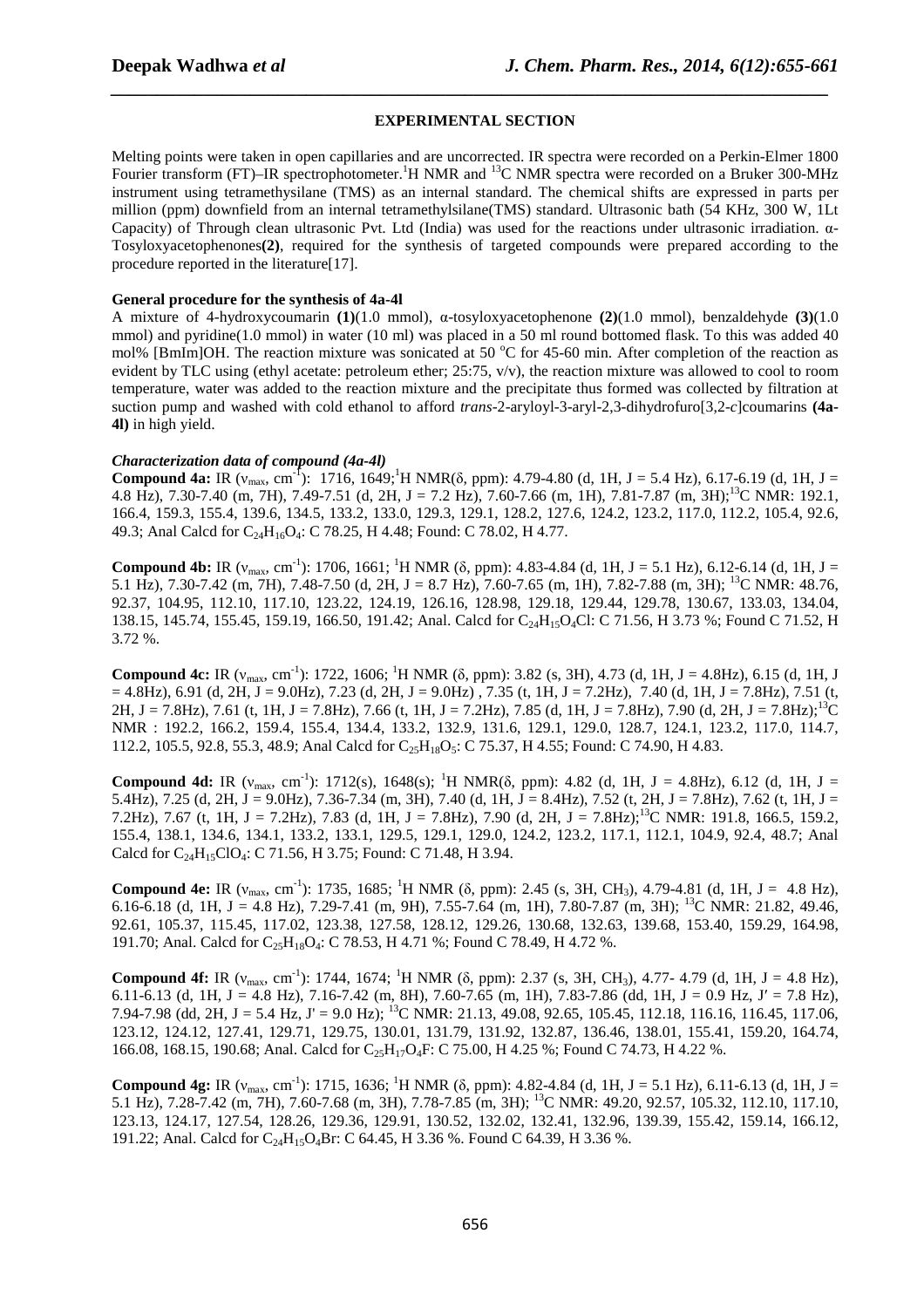**Compound 4h:** IR (ν<sub>max</sub>, cm<sup>-1</sup>): 1715, 1636; <sup>1</sup>H NMR (δ, ppm): 3.92 (s, 3H, OCH<sub>3</sub>), 4.81-4.82 (d, 1H, J= 4.8 Hz), 6.14-6.16 (d, 1H, J = 4.8 Hz), 6.96-6.99 (d, 2H, J = 9.0 Hz), 7.32-7.43 (m, 7H), 7.60-7.65 (m, 1H), 7.85-7.91 (m, 3H); <sup>13</sup>C NMR: 49.55, 55.61, 92.52, 105.40, 112.26, 114.28, 117.04, 123.21, 124.09, 126.12, 127.59, 128.09, 129.26, 131.46, 132.83, 139.73, 155.42, 159.32, 164.54, 166.42, 190.58; Anal. Calcd for C<sub>25</sub>H<sub>18</sub>O<sub>5</sub>: C 75.37, H 4.52 %; Found C 75.67, H 4.85 %.

*\_\_\_\_\_\_\_\_\_\_\_\_\_\_\_\_\_\_\_\_\_\_\_\_\_\_\_\_\_\_\_\_\_\_\_\_\_\_\_\_\_\_\_\_\_\_\_\_\_\_\_\_\_\_\_\_\_\_\_\_\_\_\_\_\_\_\_\_\_\_\_\_\_\_\_\_\_*

**Compound 4i:** IR ( $v_{\text{max}}$ , cm<sup>-1</sup>): 1712, 1649; <sup>1</sup>H NMR ( $\delta$ , ppm): 2.36 (s, 3H), 4.74 (d, 1H, J = 4.8Hz), 6.16 (d, 1H, J = 4.8Hz), 7.35 (t, 1H, J = 7.8Hz), 7.40 (d, 1H, J = 8.4Hz), 7.50 (t, 2H, J = 7.8Hz), 7.61 (t, 1H, J = 7.8Hz), 7.66 (t, 1H,  $J = 7.2 Hz$ , 7.85 (d, 1H,  $J = 7.8 Hz$ ), 7.90 (d, 2H,  $J = 7.2 Hz$ );<sup>13</sup>C NMR: 192.2, 166.3, 159.3, 155.4, 137.9, 136.6, 134.4, 133.2, 132.8, 130.0, 129.1, 129.0, 127.4, 124.1, 123.2, 117.0, 112.2, 105.5, 92.7, 49.2, 21.2; Anal Calcd for  $C_2$ <sub>5</sub>H<sub>18</sub>O<sub>4</sub>: C 78.52, H 4.74; Found: C 78.59, H 5.04.

**Compound 4j:** IR ( $v_{\text{max}}$ , cm<sup>-1</sup>): 1723, 1658; <sup>1</sup>H NMR ( $\delta$ , ppm): 2.37 (s, 3H, CH<sub>3</sub>), 4.76- 4.78 (d, 1H, J = 4.8 Hz), 6.10-6.12 (d, 1H, J = 4.8 Hz), 7.22-7.42 (m, 8H), 7.57-7.65 (m, 1H), 7.83-7.88 (m, 3H); <sup>13</sup>C NMR; 21.13, 49.02, 92.66, 105.43, 112.15, 117.06, 123.12, 124.14, 127.41, 129.39, 129.66, 130.02, 130.46, 132.89, 136.40, 138.04, 141.06, 155.40, 159.18, 166.06, 191.10; Anal. Calcd for C<sub>25</sub>H<sub>17</sub>O<sub>4</sub>Cl: C 72.03, H 4.08 %; Found C 72.01, H 4.03 %.

**Compound 4k:** IR (ν<sub>max</sub>, cm<sup>-1</sup>): 1744, 1674; <sup>1</sup>H NMR (δ, ppm): 2.37 (s, 3H, CH<sub>3</sub>), 2.46 (s, 3H, CH<sub>3</sub>), 4.73-4.75 (d, 1H, J = 4.8 Hz), 6.14-6.16 (d, 1H, J = 4.8 Hz), 7.28-7.42 (m, 8H), 7.59-7.65 (m, 1H), 7.80-7.82 (d, 2H, J = 8.1 Hz), 7.86-7.88 (d, 1H, J = 7.8 Hz); <sup>13</sup>C NMR: 21.14, 21.81, 49.26, 92.69, 105.51, 112.29, 117.02, 123.21, 124.07, 127.44, 129.18, 129.91, 130.67, 132.78, 136.68, 137.86, 145.52, 155.41, 159.32, 166.32, 191.78; Anal. Calcd for C<sub>26</sub>H<sub>20</sub>O<sub>4</sub>: C 78.77, H 5.05 %; Found C 78.73, H 5.03 %.

**Compound 4l:** IR ( $v_{\text{max}}$ , cm<sup>-1</sup>): 1720, 1660; <sup>1</sup>H NMR ( $\delta$ , ppm): 2.47 (s, 3H, CH<sub>3</sub>), 4.80-4.82 (d, 1H, J = 5.1 Hz), 6.10-6.12 (d, 1H, J = 5.1 Hz), 7.25-7.43 (m, 8H), 7.61-7.66 (m, 1H), 7.80-7.86 (m, 3H); <sup>13</sup>C NMR: 49.20, 92.59, 105.32, 112.10, 117.09, 123.25, 124.18, 127.54, 128.26, 129.35, 129.41, 129.52, 130.48, 132.15, 132.97, 139.40, 141.10, 155.41, 159.16, 166.14, 191.02; Anal. Calcd for C<sub>25</sub>H<sub>17</sub>O<sub>4</sub>Cl: C 72.03, H 4.08 %; Found C 72.0, H 4.01 %.

### **Biological activities**

## **Antimicrobial assay**

Total six microbial strains were selected on the basis of their clinical importance in causing diseases in humans. Two Gram-positive bacteria (*Staphylococcus aureus* MTCC 96 and *Bacillus subtilis* MTCC 121); two Gramnegative bacteria (*Escherichia coli* MTCC 1652 and *Pseudomonas aeruginosa* MTCC 741) and two fungi, *Aspergillus niger* and *A. flavus*, the ear pathogens isolated from the patients of Kurukshetra [18], were used in the present study for evaluation of antimicrobial activity of the chemical compounds. All the bacterial cultures were procured from Microbial Type Culture Collection (MTCC), IMTECH, Chandigarh. The bacteria were subcultured on Nutrient agar whereas fungi on Sabouraud's dextrose agar.

### **Antibacterial activity**

The antibacterial activity of 12 chemical compounds was evaluated by the agar well diffusion method. All the microbial cultures were adjusted to 0.5 McFarland standard, which is visually comparable to a microbial suspension of approximately 1.5  $\times$ 10<sup>6</sup> cfu/mL. 20mL of Mueller Hinton agar medium was poured into each Petri plate and plates were swabbed with 100 µL inocula of the test microorganisms and kept for 15 min for adsorption. Using sterile cork borer of 8mm diameter, wells were bored into the seeded agar plates and these were loaded with a 100 µL volume with concentration of 2.0mg/mL of each compound reconstituted in the dimethylsulphoxide (DMSO). All the plates were incubated at  $37^{\circ}\text{C}$  for 24 hrs. Antibacterial activity of each compound was evaluated by measuring the zone of growth inhibition against the test organisms with zone reader (HiAntibiotic zone scale). DMSO was used as a negative control whereas Ciprofloxacin was used as positive control. This procedure was performed in three replicate plates for each organism and the mean values of the diameter of inhibition zones  $\pm$ standard deviations were calculated [19].

#### **Determination of Minimum Inhibitory Concentration (MIC) of chemical compounds**

MIC is the lowest concentration of an antimicrobial compound that will inhibit the visible growth of a microorganism after overnight incubation**.** MIC of the various compounds against bacterial strains was tested through a modified agar well diffusion method [19]. In this method, a two fold serial dilution of each chemically synthesized compound was prepared by first reconstituting the compound in DMSO followed by dilution in sterile distilled water to achieve a decreasing concentration range of 512 to 1µg/mL. A 100 µL volume of each dilution was introduced into wells (in triplicate) in the agar plates already seeded with  $100\mu$ L of standardized inoculum ( $10^6$ ) cfu/mL) of the test microbial strain. All test plates were incubated aerobically at  $37^{\circ}$ C for 24 hrs and observed for the inhibition zones. MIC, taken as the lowest concentration of the chemical compound that completely inhibited the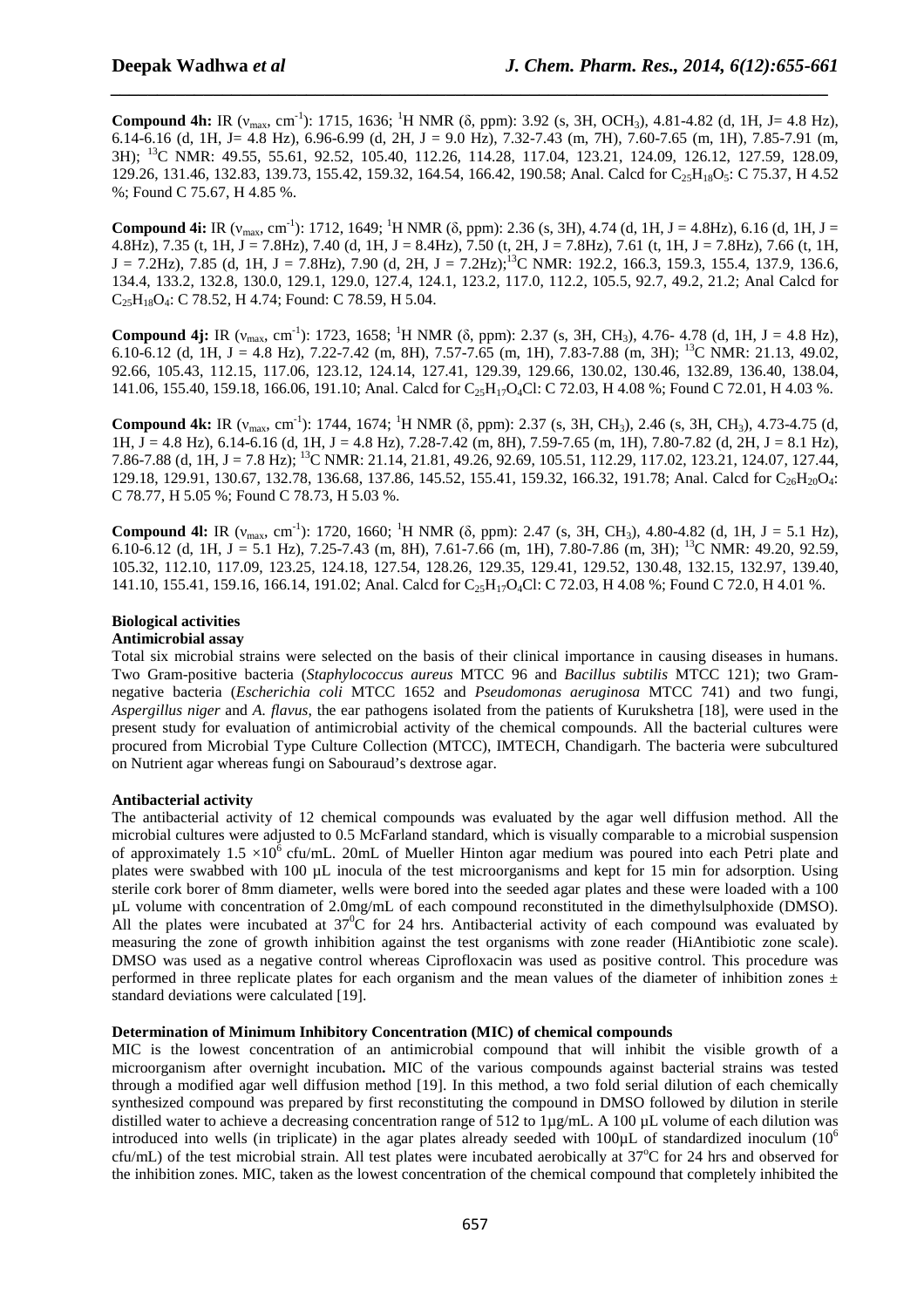growth of the microbe, showed by a clear zone of inhibition, was recorded for each test organism. Ciprofloxacin was used as positive control.

*\_\_\_\_\_\_\_\_\_\_\_\_\_\_\_\_\_\_\_\_\_\_\_\_\_\_\_\_\_\_\_\_\_\_\_\_\_\_\_\_\_\_\_\_\_\_\_\_\_\_\_\_\_\_\_\_\_\_\_\_\_\_\_\_\_\_\_\_\_\_\_\_\_\_\_\_\_*

## **Antifungal activity**

The antifungal activity of 12 chemical compounds was evaluated by poisoned food technique [20]. The molds were grown on Sabouraud's dextrose agar (SDA) at  $25^{\circ}$ C for 7 days and used as inocula. The 15mL of molten SDA (45<sup>0</sup>C) was poisoned by the addition of 100  $\mu$ L volume of each compound having concentration of 2.0mg/ml reconstituted in the DMSO, poured into a sterile Petri plate and allowed it to solidify at room temperature. The solidified poisoned agar plates were inoculated at the center with fungal plugs (8mm diameter) obtained from the colony margins and incubated at  $25\degree$ C for 7 days. DMSO was used as the negative control whereas Fluconazole was used as the positive control. The experiments were performed in triplicates. Diameter of fungal colonies was measured and expressed as percent mycelial inhibition.

## **Percent inhibition of myelial growth =**  $(dc-dt) / dc \times 100$

*dc = average diameter of fungal colony in negative control sets dt = average diameter fungal colony in experimental sets* 

### **RESULTS AND DISCUSSION**

We began our study with the optimization of four component reaction of4-hydroxycoumarin **(1)**, αtosyloxyacetophenone **(2)**, benzaldehyde **(3)** and pyridine. To achieve our aim firstly, 4-hydroxycoumarin **(1)**(1.0 mmol), α-tosyloxyacetophenone **(2)**(1.0 mmol), benzaldehyde **(3)** (1.0 mmol), and pyridine(1.0 mmol)was dissolved in water (10 ml) in a 50 ml round bottomed flask. To this NaHCO<sub>3</sub> (30 mol%) was added and the reaction mixture was sonicated at room temperature for 4 hr. the reaction was incomplete even after 4 hr. as evident by TLC using (ethyl acetate: petroleum ether; 25:75, v/v). Usual workup followed by purification afforded the trans-2-benzoyl-3 phenyl-2,3-dihydrofuro[3,2-*c*]coumarin**(4a)** in 35 % yield (Table 1, entry 1).The structures of **4a** were confirmedby the combined use of <sup>1</sup>H NMR, IR and <sup>13</sup>C NMR spectra and elemental analysis. In <sup>1</sup>H NMR of compound **4a**, the two protons at the 2,3-position of the dihydrofuran (DHF) ring display two doublets at δ 4.798–4.814 and δ6.169– 6.185 ppm with the vicinal coupling constant  $J = 4.8$  Hz. According to careful analysis and comparison to the previously reported results, it was concluded that the2,3-dihydrofuro[3,2-*c*]coumarins are trans-isomers [21].

To improve the reaction efficacy it was further investigated using different basic reagents (Table 1, entry 2-5). It was found that using [BmIm]OH (30 mol%) results in the formation of **4a**in 75% yield in 2h (Table 1, entry 6). Inspired by the results obtained using [BmIm]OH as a catalyst in H2O using ultrasonic irradiation at room temperature. The reaction was further explored by changing amount of catalyst and temperature (Table 1, entry 7-10). The reaction was then explored using different solvents (Table 1, entry 10, 11) but this didn't improve the results. Using [BmIm]OH (40 mol%) as a catalyst in H<sub>2</sub>O using ultrasonic irradiation at 50°C results in the formation of 4a in 94% yield in 45 min (Table 1, entry 9).

| Table 1. Reaction 4-hydroxycoumarin (1), a-tosyloxyacetophenone (2), benzaldehyde (3) and pyridine under various conditions <sup>a</sup> |  |  |  |
|------------------------------------------------------------------------------------------------------------------------------------------|--|--|--|
|------------------------------------------------------------------------------------------------------------------------------------------|--|--|--|

| Entry          | Solvent          | Catalyst (mol %)        | Temp ( <sup>o</sup> C | Time (min) | Yield (%)       |
|----------------|------------------|-------------------------|-----------------------|------------|-----------------|
|                | H <sub>2</sub> O | NaHCO <sub>3</sub> (30) | 35                    | 240        | 35 <sup>b</sup> |
| 2              | $H_2O$           | Piperidine (30)         | 35                    | 240        | 40 <sup>b</sup> |
| 3              | H <sub>2</sub> O | <b>DBU</b> (30)         | 35                    | 240        | 50 <sup>b</sup> |
| $\overline{4}$ | H <sub>2</sub> O | NaOH (30)               | 35                    | 120        | $55^{\rm b}$    |
| 5              | H <sub>2</sub> O | Imidazole (30)          | 35                    | 120        | 60 <sup>b</sup> |
| 6              | H <sub>2</sub> O | [BmIm]OH(30)            | 35                    | 120        | 75              |
| 7              | H <sub>2</sub> O | [BmIm]OH $(40)$         | 35                    | 90         | 82              |
| 8              | H <sub>2</sub> O | [BmIm]OH(50)            | 35                    | 90         | 78              |
| 9              | H <sub>2</sub> O | [BmIm]OH $(40)$         | 50                    | 45         | 94              |
| 10             | EtOH             | [BmIm]OH $(40)$         | 50                    | 70         | 88              |
| 11             | MeOH             | BmIm]OH(40)             | 50                    | 75         | 84              |

*<sup>a</sup>Reaction was performed using 4-hydroxycoumarin (1) (1.0 mmol), α-tosyloxyacetophenone (2) (1.0 mmol), benzaldehyde (3) (1.0 mmol), and pyridine (1.0 mmol) under ultrasonic irradiation, <sup>b</sup> Incomplete reaction* 

To delineate the approach the same reaction was explored further using various substituted α-tosyloxyacetophenones **(2)**, different aromatic aldehydes **(3)**containing both electron donating and electron releasing groups under similar conditions to afford trans-2,3-dihydrofuro-[3,2-*c*]coumarin**(4a-4l)** (Scheme 1) (Table 2).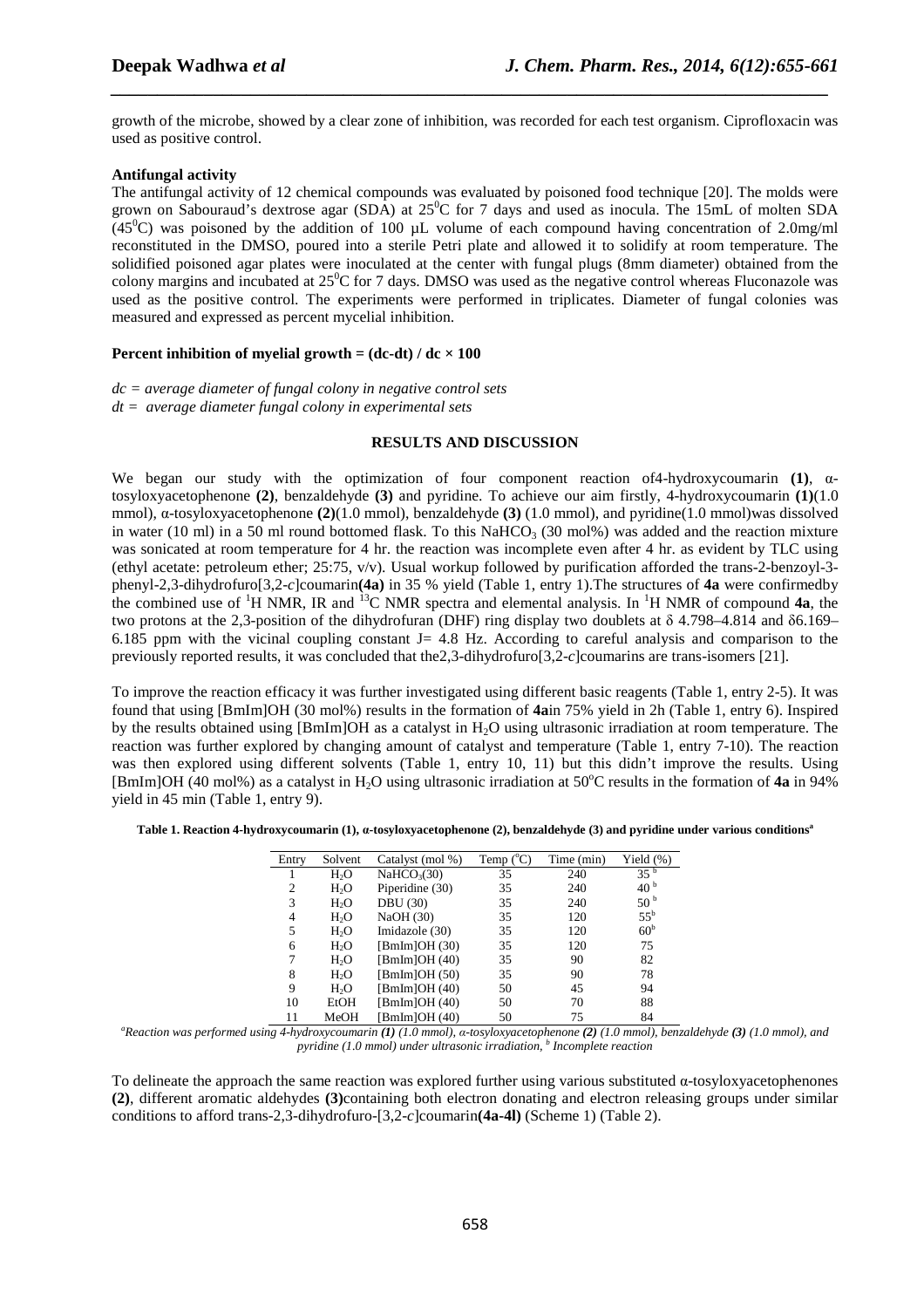

*\_\_\_\_\_\_\_\_\_\_\_\_\_\_\_\_\_\_\_\_\_\_\_\_\_\_\_\_\_\_\_\_\_\_\_\_\_\_\_\_\_\_\_\_\_\_\_\_\_\_\_\_\_\_\_\_\_\_\_\_\_\_\_\_\_\_\_\_\_\_\_\_\_\_\_\_\_*

**Scheme 1. Multicomponent, ionic mediated and ultrasound assisted synthesis of** *trans***-2,3-dihydrofuro[3,2-***c***]coumarin** 

**Table 2. Physical data of** *trans***-2,3-dihydrofuro[3,2-***c***]coumarin(4a-4l)** 

| Product | $Ar^1$                               | $Ar^2$                               | M.pt ( $^{\circ}$ C) (lit mp $^{\circ}$ C) <sup>21</sup> | Yield $(\%)$ |
|---------|--------------------------------------|--------------------------------------|----------------------------------------------------------|--------------|
| 4a      | $C_6H_5$                             | $C_6H_5$                             | 197 (198)                                                | 94           |
| 4b      | $4-CIC6H4$                           | $C_6H_5$                             | 221 (220)                                                | 88           |
| 4c      | $C_6H_5$                             | $4$ -OMe $C_6H_4$                    | 180 (180)                                                | 90           |
| 4d      | $C_6H_5$                             | $4$ -ClC <sub>6</sub> H <sub>4</sub> | 173 (172)                                                | 88           |
| 4e      | $4-MeC6H4$                           | C <sub>6</sub> H <sub>5</sub>        | 227 (226)                                                | 90           |
| 4f      | $4$ -FC $_6$ H <sub>4</sub>          | $4-MeC6H4$                           | 215(215)                                                 | 88           |
| 4g      | $4-BrC_6H_4$                         | C <sub>6</sub> H <sub>5</sub>        | 234 (234)                                                | 84           |
| 4h      | $4$ -OMe $C_6H_4$                    | $C_6H_5$                             | 220 (220)                                                | 90           |
| 4i      | $C_6H_5$                             | $4-MeC6H4$                           | 194 (195)                                                | 92           |
| 4j      | $4$ -ClC <sub>6</sub> H <sub>4</sub> | $4-MeC6H4$                           | 240 (240)                                                | 86           |
| 4k      | $4-MeC6H4$                           | $4-MeC6H4$                           | 256 (256)                                                | 92           |
| 41      | $4-MeC6H4$                           | $4-CIC6H4$                           | 251 (250)                                                | 94           |

#### **Biological screening**

A total of 12 chemical compounds were screened for their antibacterial and antifungal activity. Tested chemical compounds possessed variable antibacterial activity against Gram-positive (*Staphylococcus aureus, Bacillus subtilis*) bacteria and antifungal activity against *Aspergillus niger* and *A. flavus.* However, tested chemical compounds did not exhibit any activity against Gram-negative bacteria. Positive controls produced significantly sized inhibition zones against the tested bacteria and fungi; however, negative control produced no observable inhibitory effect against any of the test organism as shown in Table 1 and 3.

**Table 1: Antibacterial activity of chemical compounds through agar well diffusion method** 

|               | Diameter of growth of inhibition zone (mm) <sup>a</sup> |                             |                            |                           |
|---------------|---------------------------------------------------------|-----------------------------|----------------------------|---------------------------|
| Compound No.  | <b>Staphylococcus</b><br>aureus                         | <b>Bacillus</b><br>subtilis | <b>Escherichia</b><br>coli | Pseudomonas<br>aeruginosa |
| 4a            | 16.3                                                    | 17.0                        |                            |                           |
| 4b            | 17.6                                                    | 18.6                        |                            |                           |
| 4c            | 15.0                                                    | 15.6                        |                            |                           |
| 4d            | 15.3                                                    | 16.3                        |                            |                           |
| 4e            | 16.3                                                    | 17.6                        |                            |                           |
| 4f            | 18.3                                                    | 20.3                        |                            |                           |
| 4g            | 17.6                                                    | 18.6                        |                            |                           |
| 4h            | 15.3                                                    | 17.3                        |                            |                           |
| 4i            | 14.6                                                    | 15.6                        |                            |                           |
| 4j            | 14.3                                                    | 15.3                        |                            |                           |
| 4k            | 14.6                                                    | 15.6                        |                            |                           |
| 41            | 14.6                                                    | 15.3                        |                            |                           |
| Ciprofloxacin | 26.6                                                    | 24.0                        | 25.0                       | 22.0                      |

*- No activity, <sup>a</sup>Values, including diameter of the well (8mm), are means of three replicates* 

Tested chemical compounds showed zone of inhibition ranging between 14mm and 20mm against the bacteria. On the basis of zone of inhibition produced against the test bacterium, compound number 4f was found to be most effective against *B. subtilis* and *S. aureus*, with zone of inhibition of 20.3mm and 18.3mm, respectively. However other tested compounds showed moderate antibacterial activity (Table 1).

In the whole series, the MIC of chemical compounds ranged between 64 and  $256 \mu g/ml$  against the tested bacteria. Compound no **4f** was found to be best as they exhibit the lowest MIC of 64µg/ml against *S. aureus* and four compounds namely, **4b,4f, 4g, 4k** showed lowest MIC of 64 µg/ml against *B. subtilis* (Table 2).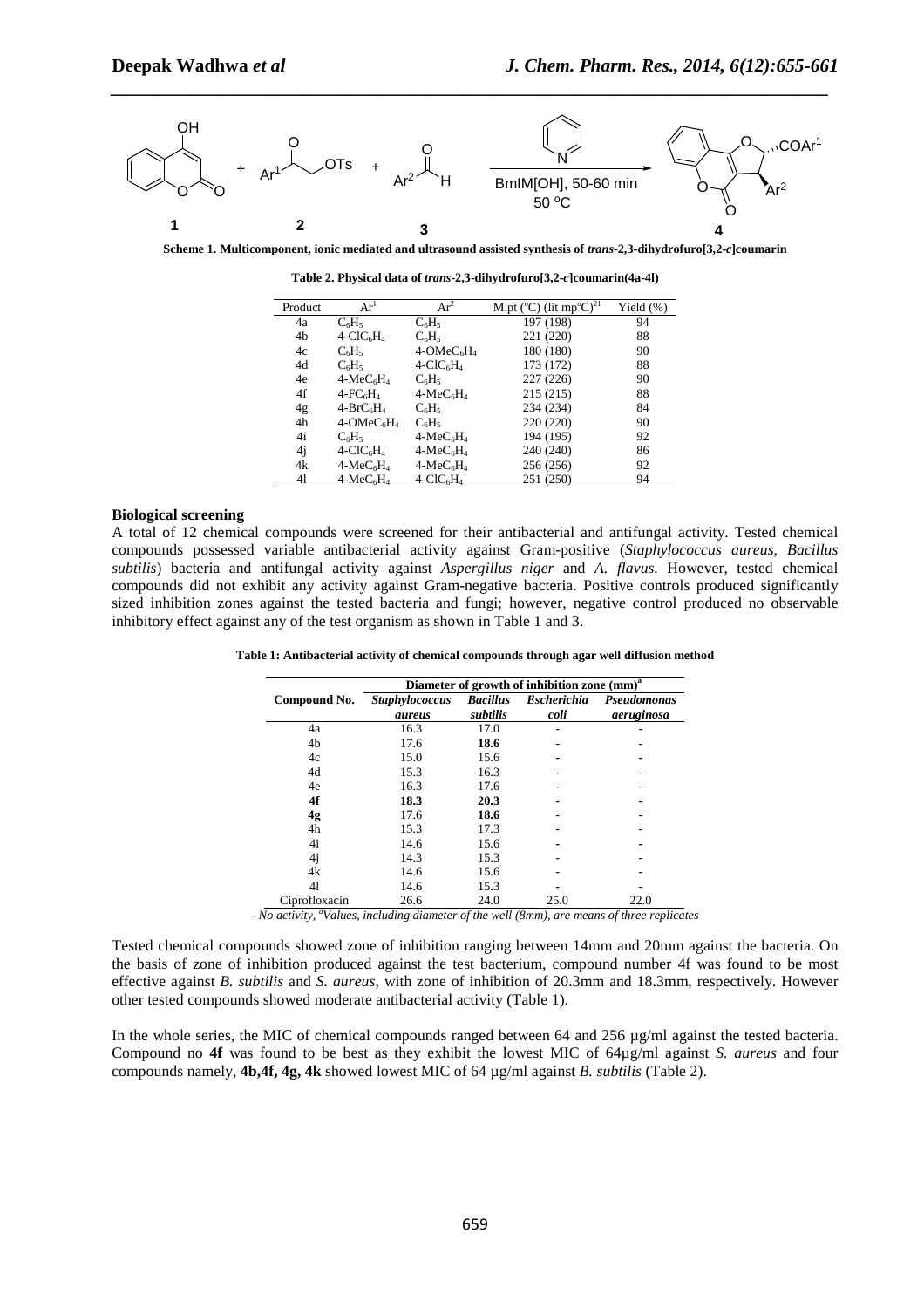| Compound      | <b>Staphylococcus</b> | <b>Bacillus</b> |
|---------------|-----------------------|-----------------|
| No.           | aureus                | subtilis        |
| 4a            | 128                   | 128             |
| 4b            | 128                   | 64              |
| 4c            | 128                   | 128             |
| 4d            | 128                   | 128             |
| 4e            | 128                   | 128             |
| 4f            | 64                    | 64              |
| 4g            | 128                   | 64              |
| 4h            | 128                   | 128             |
| 4i            | 256                   | 128             |
| 4j            | 256                   | 128             |
| 4k            | 256                   | 64              |
| 41            | 256                   | 128             |
| Ciprofloxacin | 6.25<br>$\cdots$      | 6.25            |

**Table 2: Minimum inhibitory concentration (MIC) (in µg/ml) of compounds by using modified agar well diffusion method** 

*\_\_\_\_\_\_\_\_\_\_\_\_\_\_\_\_\_\_\_\_\_\_\_\_\_\_\_\_\_\_\_\_\_\_\_\_\_\_\_\_\_\_\_\_\_\_\_\_\_\_\_\_\_\_\_\_\_\_\_\_\_\_\_\_\_\_\_\_\_\_\_\_\_\_\_\_\_*

*nt- Not tested* 

**Table 3: Antifungal activity of chemical compounds through poisoned food method** 

|                 | Mycelial growth inhibition $(\%)$ |                           |  |
|-----------------|-----------------------------------|---------------------------|--|
| Compound<br>No. | <i><b>Aspergillus</b></i>         | <i><b>Aspergillus</b></i> |  |
|                 | niger                             | flavus                    |  |
| 4a              | 44.4                              | 48.8                      |  |
| 4b              | 46.6                              | 51.1                      |  |
| 4c              | 35.5                              | 37.7                      |  |
| 4d              | 41.1                              | 43.3                      |  |
| 4e              | 43.3                              | 45.5                      |  |
| 4f              | 51.1                              | 53.3                      |  |
| 4g              | 53.3                              | 57.7                      |  |
| 4h              | 41.1                              | 43.3                      |  |
| 4i              | 43.3                              | 45.5                      |  |
| 4j              | 38.8                              | 41.1                      |  |
| 4k              | 35.5                              | 37.7                      |  |
| 41              | 37.7                              | 42.2                      |  |
| Fluconazole     | 81.1                              | 77.7                      |  |

#### **CONCLUSION**

In summary, we have developed an efficient and green protocol for the synthesis of *trans*-2,3-dihydrofuro[3,2 *c*]coumarins in good yields through a one-pot, three-component, condensation reaction of an 4-hydroxycoumarin **(1)**, α-tosyloxyacetophenone **(2)**, benzaldehyde **(3)**and pyridineusing40 mol% [BmIm]OH as catalyst in aqueous solution. The reaction was performed under ultrasonic irradiation. The use of α-tosyloxyacetophenones over αhaloacetophenones makes this method more convenient in handling. The convenient, greener and efficient characteristics of this protocol make it of prime importance for synthesising such type of furan rings which are then screened for their antifungal activity, antibacterial activity. Amongall the tested chemical compounds, compound no 4f showed good antibacterial and antifungal activity

#### **Acknowledgement**

We are highly thankful to CSIR, New Delhi (grant no. CSIR 01(2186)/ 07/ EMR-II)and DST, New Delhi (grant no. SR/FTP/CS-125/2006) for providing financial assistance to accomplish this research work.

#### **REFERENCES**

[1] (a) JP Michael. *Nat. Prod. Rep.,***2000**, 17, 603–620. (b) JP Michael. *Nat. Prod. Rep.,***1997**, 14, 605–618. (c) BH Lipshutz. *Chem. Rev.,***1986**, 86, 795–819. (d) PA Jacobi; HG Selnick. *J. Org. Chem.,* **1990**, 55, 202–209. (e) PF Schuda. *Top. Curr. Chem.,***1980**, 91, 75–111.

[2] (a) J Lee; JH Li; S Oya; JK Snyder. *J. Org. Chem.*,**1992**, 57, 5301–5312. (b) I Kubo; YW Lee; V BaloghNair; K Nakanishi; AChapya. *Chem. Commun.,* **1976**, 949–950. (c) G Schulte; PJ Scheuer; O McConnell. *J. Helv. Chim. Acta*,**1980**, 63, 2159–2167.

[3] (a) Y Zhang; AJ Raines; RA Flowers. *Org. Lett.,***2003**, 5, 2363 (b) V Nair; J Mathew; KV Radhakrishnan. *J. Chem. Soc., Perkin Trans.*, **1996**, 1487 (c) K Kobayashi; K Sakashita; H Akamatsu; K Tanaka; M Uchida; T Uneda; T Kitamura; O Morikawa; H Konishi. *Heterocycles,***1999**, 51, 2881; (d) YR Lee; BS Kim; DH Kim. *Tetrahedron*  **2000**, 56, 8845.

[4] (a) V Nair; PM Treesa; D Maliakal, D.; NP Rath. *Tetrahedron,***2001**, 57, 7705; (b) CH Tseng; YL Wu; CP Chuang. *Tetrahedron*, **2002**, 58, 7625; (c) YJ Liao; YL Wu; CP Chuang. *Tetrahedron,***2003**, 59, 3511; (d) K